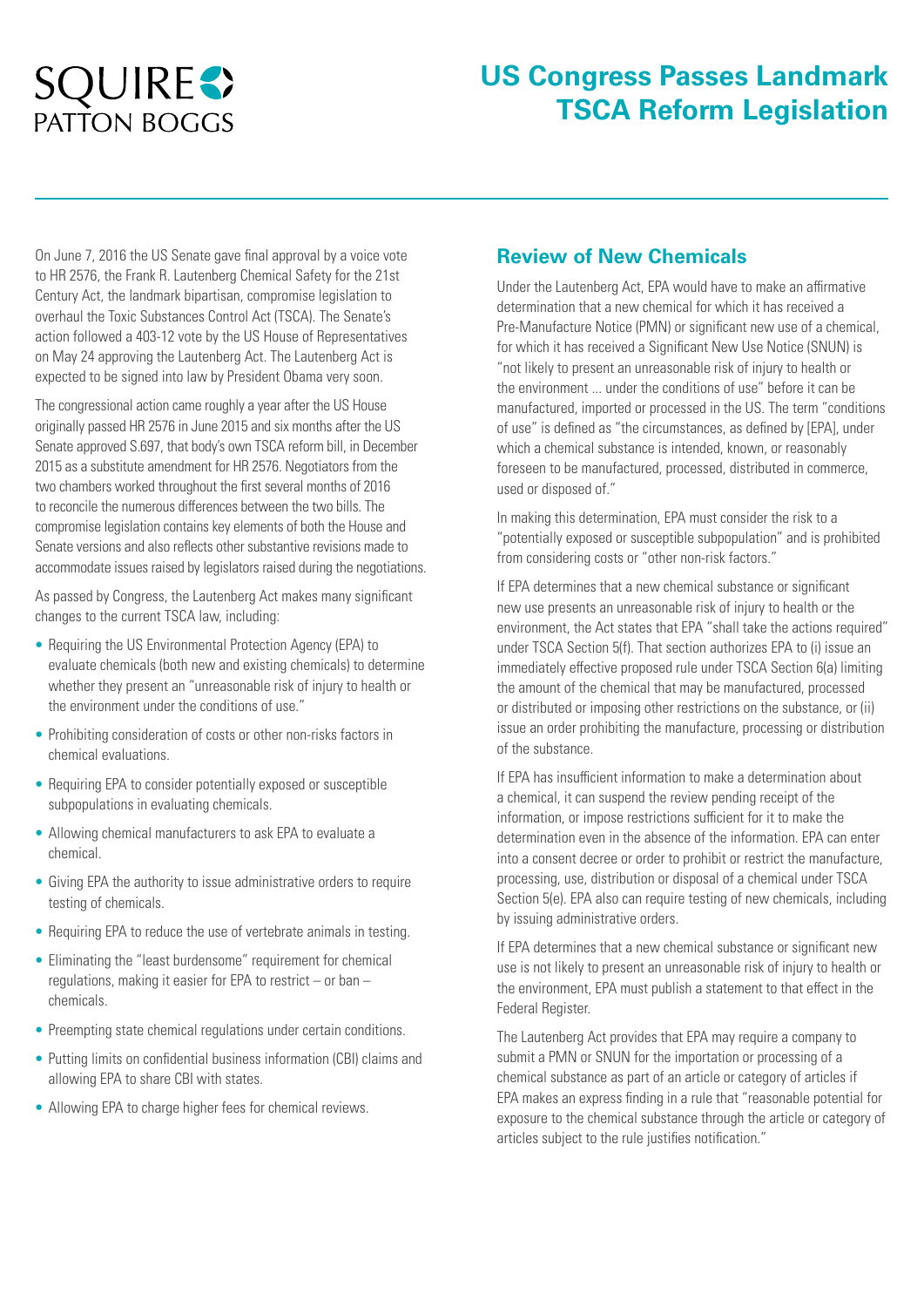## **Designation of Existing Chemicals as Active or Inactive**

The Lautenberg Act requires that, within one year after enactment, EPA must issue a rule under TSCA Section 8 requiring all manufacturers (and may also require processors) to tell the agency which chemicals on the TSCA Inventory they have manufactured or processed within the 10-year period preceding the date of enactment. Manufacturers and processors will have to provide this information no later than 180 days after the final rule is published. Based on the information provided by these notifications, EPA will develop a list of "active" chemicals and a list of "inactive" chemicals. Chemicals on the "active" list will be prioritized for purposes of risk evaluations. If a chemical is designated as "inactive," a company must notify EPA before it can manufacture or process the chemical (but the chemical will not be subject to a PMN under TSCA Section 5). Once a chemical is moved from the "inactive" list to the "active" list, it is subject to prioritization.

The Lautenberg Act provides that, prior to promulgation of the rule, EPA will designate an "interim" list of active substances that will consist of the chemical substances reported to EPA under the 2016 Chemical Data Reporting (CDR) rule.

EPA must maintain the confidential and non-confidential portions of the TSCA Inventory, but any company that wishes to maintain an existing confidential business information (CBI) claim must submit a notice to EPA requesting continuation of the claim. EPA must move any active chemical from the confidential portion to the nonconfidential portion of the active chemicals list if no such notice is submitted. Any confidentiality claim also must be substantiated in accordance with a CBI review plan that EPA must develop, by rule, within one year after enactment of the Lautenberg Act, under which EPA will review all CBI claims to protect the identities of chemicals on the confidential portion of the Inventory.

When notifying EPA that a chemical is "active," a manufacturer or processor cannot assert a CBI claim for any chemical that is not already on the confidential portion of the TSCA Inventory.

#### **Prioritization of Active Chemicals**

The Lautenberg Act requires EPA, within one year after enactment, to establish by rule a "risk-based screening process" for designating existing "active" chemicals as "high priority" for risk evaluations or "low priority," for which risk evaluations "are not warranted at the time." In designating a chemical as high or low priority, EPA must consider a range of factors, including the chemical's hazard and exposure potential (which includes consideration of persistence and bioaccumulation, potentially exposed or susceptible subpopulations and "storage near significant sources of drinking water"), the conditions of use, and the volume or significant changes in the volume of the chemical manufactured or processed.

The Lautenberg Act requires that EPA "shall" designate a chemical as high priority if EPA has determined that it may present an unreasonable risk of injury to health or the environment "because of a potential hazard and a potential route of exposure" under the conditions of use, "including an unreasonable risk to a potentially exposed or susceptible subpopulation" identified as "relevant" by EPA. EPA "shall" designate a chemical as low priority if EPA concludes that it does not meet the criteria for designation as a high priority.

The rule promulgated by EPA establishing the prioritization process also must ensure that the time required for EPA to make a priority designation "be no shorter than nine months and no longer than 1 year." This requirement effectively gives states (and political subdivisions of states) a "heads up," for purposes of preemption, that EPA will be prioritizing the chemical and potentially conducting a risk evaluation and taking regulatory action on it. The rule also must require that, before EPA proposes a priority designation for a chemical, the agency must ask "interested persons" to submit "relevant information" on the chemical and provide 90 days for such information to be provided. EPA can extend this 90-day period for up to three months in order to receive or evaluate information (including by issuing an administrative order for testing), but EPA must designate a chemical as high priority if, at the end of the extension, the information is still insufficient to designate the chemical as low priority.

The Lautenberg Act requires that, within 180 days after enactment, EPA must ensure that risk evaluations are being conducted on 10 chemicals drawn from EPA's TSCA Work Plan and must publish a list of these chemicals during the 180-day period. Within three and one half years, EPA must ensure that risk evaluations are being conducted on at least 20 high-priority chemicals and that 20 chemicals have been designated as low priority. EPA also must ensure that at least 50% of all chemical substances on which risk evaluations are being conducted are drawn from the TSCA Work Plan. Additionally, when designating high-priority substances, EPA must give preference to chemicals on EPA's TSCA Work Plan that have a persistent, bioaccumulative and toxic (PBT) score of 3, as well as chemicals on the TSCA Work Plan that are known human carcinogens and have high acute and chronic toxicity.

#### **Risk Evaluations for Existing Chemicals**

Under the Lautenberg Act, EPA must conduct a risk evaluation for each existing chemical on the high-priority list. Not later than one year after enactment, EPA must establish by rule a process to conduct the risk evaluations.

Through the risk evaluation, EPA must determine whether a chemical presents an unreasonable risk of injury to health or the environment under the conditions of use, including an unreasonable risk to a potentially exposed or susceptible subpopulation identified as relevant by EPA. EPA is prohibited from considering costs or other non-risk factors in making this determination.

The Lautenberg Act requires EPA to initiate a risk evaluation "upon designating a chemical substance as a high priority." EPA must publish the scope of the risk evaluation for a chemical not later than six months after the risk evaluation has been initiated. For a chemical that has been designated as high priority, the Lautenberg Act requires that there must be at least 12 months between initiation of the prioritization process and publication of the scope of the risk evaluation. Because EPA's publication of the scoping document will have a preemptive effect (as discussed below), this required gap gives states (and political subdivisions of states) some "lead time" to take action on a chemical. For EPA TSCA Work Plan chemicals undergoing risk evaluations, at least three months must pass before EPA publishes the scope of the risk evaluation. The scope must include the hazards, exposures, conditions of use, and potentially exposed or susceptible populations that EPA expects to consider.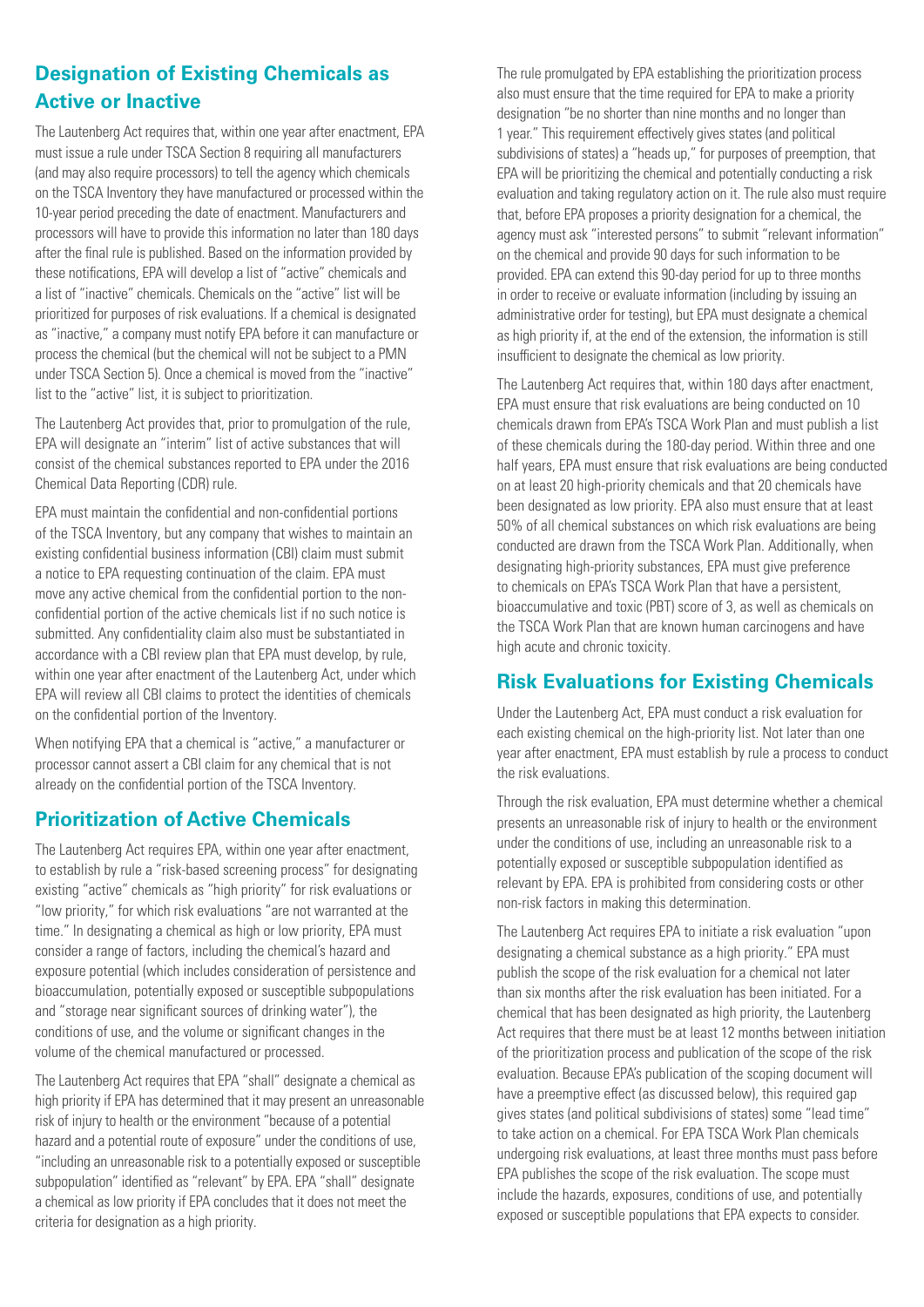EPA must complete the risk evaluation within three years after the date on which it is initiated. EPA may extend the deadline for a risk evaluation for not more than six months. When performing the risk evaluation. EPA may require additional information to be submitted and require testing to be conducted.

EPA must consider a variety of factors in conducting a risk evaluation, including information on hazards and exposures for the conditions of use of the chemical, potentially exposed or susceptible subpopulations, and the likely duration, intensity, frequency and number of exposures, among others. EPA may not consider costs or other non-risk factors in conducting a risk evaluation.

Also, the Lautenberg Act provides that EPA "shall" consider any draft risk evaluation submitted to it by an "interested" person. The Act requires EPA to develop a guidance document within one year after enactment to assist "interested persons" in developing and submitting draft risk evaluations to the agency.

EPA must provide at least 30 days public notice and comment on a draft risk evaluation before it can publish the final risk evaluation.

The Lautenberg Act requires EPA to designate at least one highpriority substance upon completion of each risk evaluation (except for risk evaluations completed at the request of a manufacturer). EPA also may revise the designation of a low-priority substance based on information it obtains.

A determination by EPA that a chemical does not present an unreasonable risk of injury to health or the environment must be issued by an order and will be considered a final agency action. The determination is subject to judicial review, effective beginning on the date the order is issued.

If EPA determines that an existing chemical presents an unreasonable risk of injury to health or the environment, it must issue a rule under TSCA Section 6 to restrict, ban or phase out the chemical.

#### **Company Requests for Risk Evaluations on Existing Chemicals**

The Lautenberg Act provides that a chemical manufacturer can ask EPA to conduct a risk evaluation on a chemical, subject to certain limits on the number of company-requested risk evaluations compared to ones initiated by EPA. In general the number of chemicals undergoing company-requested risk evaluations cannot be less than 25% or more than 50% of the total chemicals undergoing risk evaluations, except that the 50% limit does not apply to company-requested risk evaluations on TSCA Work Plan chemicals. The company must pay the cost of the risk evaluation, and EPA cannot "expedite or otherwise provide special treatment to" company-requested risk evaluations.

In deciding whether to grant a manufacturer's request for a risk evaluation EPA must give preference to requests involving chemical substances "for which EPA determines that restrictions imposed by one or more states have the potential to have a significant impact on interstate commerce or health or the environment." Initiation of a company-requested risk evaluation by EPA would not trigger preemption of state regulation of the chemical.

## **Authority to Require Testing on Chemicals**

The Lautenberg Act gives EPA general authority to require testing on a chemical for certain purposes by issuing an administrative order (instead of having to promulgate a formal rule or enter into a consent agreement) and without having to make the difficult findings required under current TSCA Section 4.

EPA may issue an administrative order requiring the development of "new information" on a chemical substance or mixture by testing if the agency determines that the information is necessary (i) to review a PMN or SNUN or perform a risk evaluation; (ii) implement a requirement imposed in a rule, order or consent agreement under TSCA Sections 5(e) or (f), or a Section 6 rule; (iii) to meet the regulatory testing needs of another federal agency with regard to toxicity and exposure; or (iv) to determine whether a chemical presents an unreasonable risk for purposes of TSCA's Section 12 "export only" exemption. EPA also may issue an administrative order for testing if it is necessary to establish the priority (high or low) of a chemical.

The Lautenberg Act requires EPA to employ "a tiered testing screening and testing process" when deciding what testing will be required for a chemical.

Additionally, the Act requires EPA to "reduce and replace" the use of vertebrate animals in chemical testing. Prior to making a request or adopting a requirement for testing using vertebrate animals, EPA must take into consideration "reasonably available existing information," including toxicity information, computational toxicology and bioinformatics and high-throughput screening methods and models. EPA also must encourage and facilitate the use of "scientifically valid test methods and strategies" that reduce or replace the use of vertebrate animals "while providing information of equivalent or better scientific quality." The Act requires EPA within two years after enactment to develop a strategic plan to "promote the development and implementation of alternative test methods and strategies to reduce, refine, or replace vertebrate animal testing."

When issuing an administrative order for testing, EPA also must issue a "statement" identifying the need for the information to be provided by the testing, describing how EPA decided that the information is needed, explaining the basis for any decision that requires the use of vertebrate animals and why an order is warranted instead of promulgating a rule or entering into a consent agreement.

#### **Regulatory Action on Chemicals**

As noted, if EPA determines that an existing chemical presents an unreasonable risk of injury to health or the environment, it must issue a rule under TSCA Section 6 to restrict, ban or phase out the chemical. EPA must propose a Section 6 rule within one year after the final risk evaluation is published and issue a final rule within two years after the final risk evaluation is published. EPA may extend this deadline for up to two years, but the total length of any such extension combined with any extension for conducting the risk evaluation cannot exceed two years.

Significantly, the Lautenberg Act eliminates the current TSCA requirement that EPA must select the "least burdensome" regulatory option when regulating an existing chemical.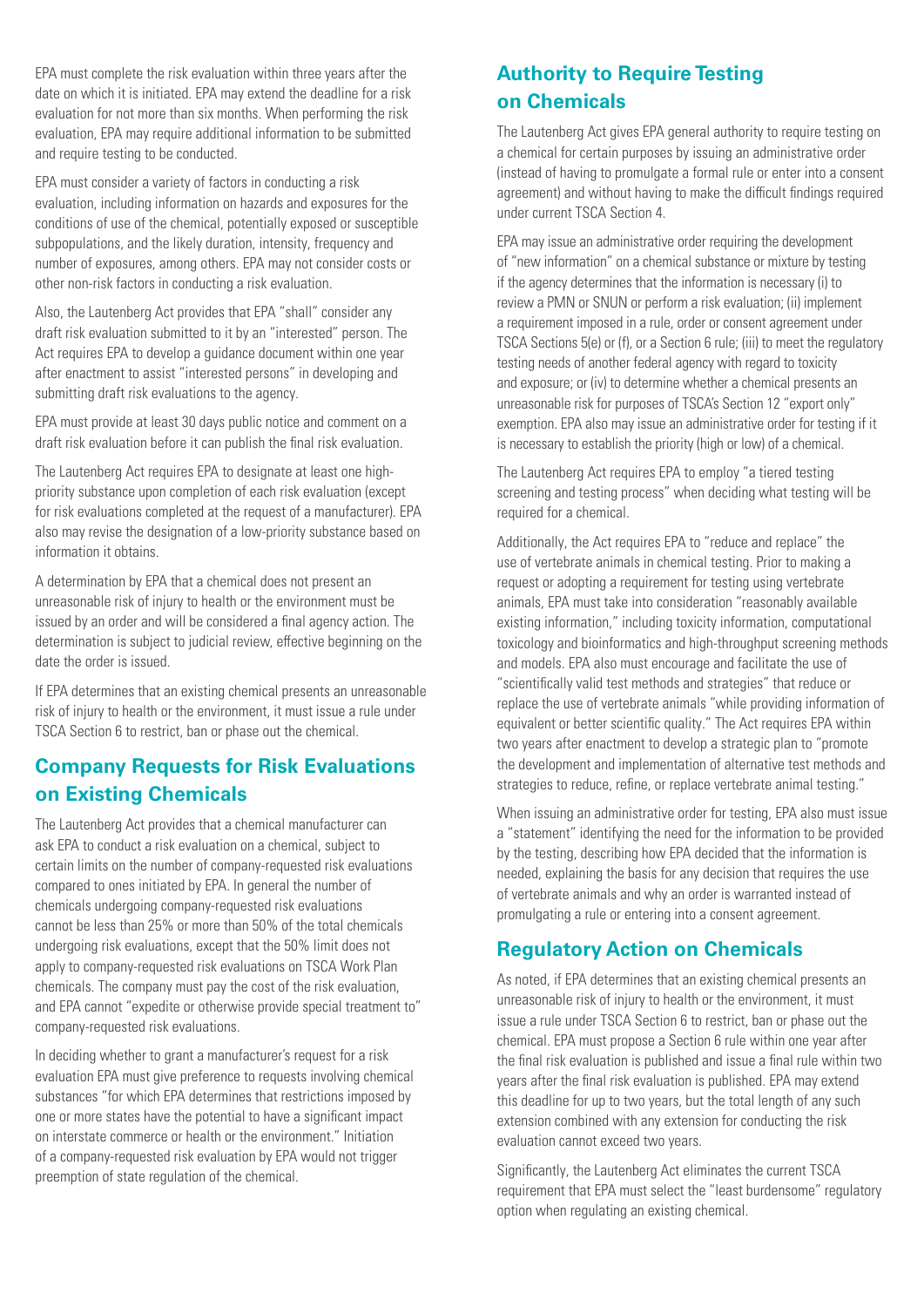When proposing and promulgating a Section 6 rule, EPA must "consider and publish a statement based on reasonably available information" regarding various factors, including: (i) the effects of the chemical substance or mixture on health and the environment, and the magnitude of the exposure to human beings and the environment; (ii) the benefits of the chemical substance or mixture "for various uses;" (iii) the likely effect of the rule on the national economy, small business, technological innovation, the environment and public health; (iv) the costs and benefits of the proposed and final regulatory action and of the one or more "primary alternative regulatory actions" considered by EPA; and (v) the cost effectiveness of the proposed regulatory action and of the one or more "primary alternative regulatory actions" considered by EPA.

The Lautenberg Act requires that any Section 6 rule specify mandatory compliance dates "which shall be as soon as possible," but not later than five years after the date the final rule is promulgated. Any ban or phase-out of a chemical substance must be initiated as soon as practicable, but not later than five years after the final rule is promulgated, with mandatory compliance dates for full implementation of the ban or phase-out spelled out too.

EPA may grant an exemption from any requirement in a Section 6 rule if EPA finds that: (i) the specific condition of use is a critical or essential use for which no technically and economically feasible safer alternative is available, taking into consideration hazard and exposure; (ii) compliance with the requirement would significantly disrupt the national economy, national security or critical infrastructure; or (iii) the specific condition of use, as compared to reasonably available alternatives, provides a substantial benefit to health, the environment or public safety. Any such exemption must have a time limit, however.

The Lautenberg Act contains certain special requirements relating to restrictions on replacement parts and articles. Replacement parts for "complex durable goods" that are designed prior to the publication date of a Section 6 rule on a chemical are exempt from regulation unless EPA finds that the replacement parts "contribute significantly" to the risk identified in a risk evaluation. Articles (or a category of articles) may be restricted "only to the extent necessary to address the identified risks from exposure to the chemical substance or mixture from the article or category of articles" to ensure that the chemical substance does not present an unreasonable risk.

The Lautenberg Act also requires that, within three years after enactment, EPA must propose Section 6 rules for any TSCA Work Plan chemical substances (i) that EPA "has a reasonable basis to conclude" are toxic and score high for persistence and bioaccumulation, and score either high or moderate for the other, subject to certain exceptions; and (ii) to which the general population or a potentially exposed or susceptible subpopulation is likely to be exposed. A final rule must be issued within 18 months after the proposed rule is published. EPA is not required to conduct a risk evaluation for any such persistent, bioaccumulation and toxic (PBT) chemical.

As noted, a determination by EPA that a chemical does not present an unreasonable risk of injury must be issued by an order and will be considered a final agency action, subject to judicial review, beginning on the date the order is issued. Likewise, any final Section 6 rule issued for a chemical, along with the determination that the chemical presents an unreasonable risk of injury, will be considered a final agency action subject to judicial review, effective on the date the final rule is promulgated.

## **Preemption of State Chemical Regulations**

Under the Lautenberg Act, a state and any political subdivision of a state (hereinafter collectively "a state") would be preempted from imposing any new regulatory restrictions on a chemical that EPA has found not to present an unreasonable risk of injury or for which EPA has promulgated a rule under TSCA Section 6. A state also would be preempted from requiring notice of any use of a chemical for which EPA has issued an SNUN. Preemption also would apply to any high-priority chemical from the time that EPA defines and publishes the scope of the risk evaluation for the chemical until EPA publishes the risk evaluation (or the deadline for completing the risk evaluation has expired).

However, the preemption would apply only to the specific conditions of use – or the uses – and risks, etc., addressed by EPA. Preemption would apply only to the specific hazards, exposures, risks and uses or conditions of use of the chemical included in the scope of the risk evaluation. For any chemical determined by EPA not to present an unreasonable risk or for which EPA has issued a Section 6 rule, preemption would apply only to the specific hazards, exposures, risks and uses or conditions of use of the chemical covered by EPA's determination or the Section 6 rule.

The Lautenberg Act does not preempt state requirements for reporting, monitoring or disclosure relating to a chemical or any restrictions imposed under a state air quality, water quality, or waste treatment or disposal law. The Act also would not preempt (i) the authority of a state to continue to enforce any action taken or requirement imposed or enacted relating to a specific chemical prior to April 22, 2016 under a state law that prohibits or otherwise restricts manufacturing, processing, distribution, use or disposal of a chemical or (ii) any action taken under a state law that was in effect on August 31, 2003.

The Lautenberg Act provides that states can seek a waiver from preemption under certain conditions.

EPA has discretionary authority to grant a waiver if the agency determines that (i) "compelling conditions" warrant granting the waiver to protect health or the environment; (ii) compliance with the proposed state requirement would not unduly burden interstate commerce; (iii) compliance with the proposed state requirement would not cause a violation of any applicable federal law, rule or order; and (iv) the proposed state requirement is designed to address a risk of a chemical under the conditions of use that was identified consistent with best available science, using supporting studies conducted in accordance with sound and objective scientific practices and based on the weight of the scientific evidence. If EPA grants such a discretionary waiver, it must do so by issuing a formal rule.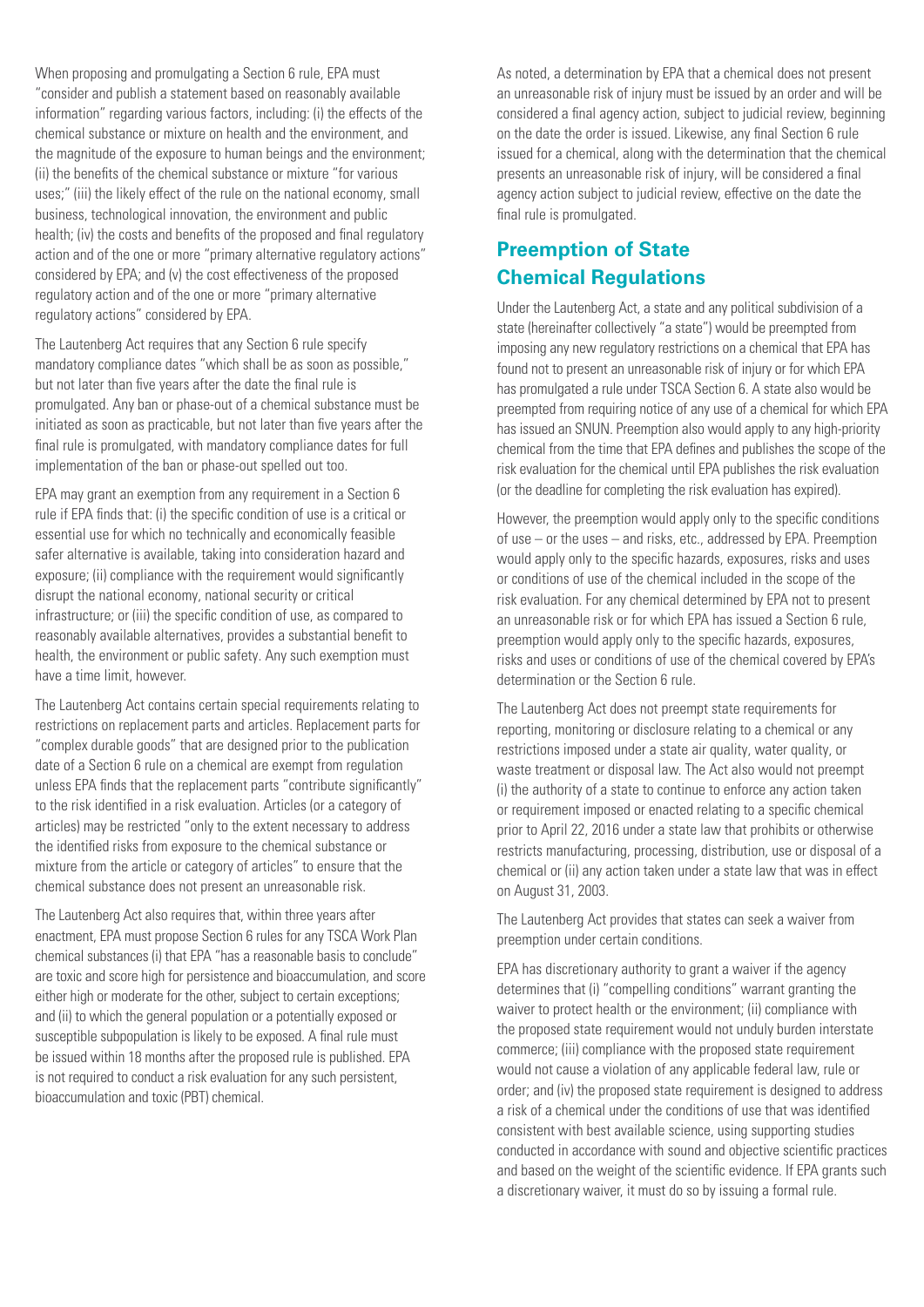The Lautenberg Act requires that EPA must grant a waiver if EPA determines that (i) compliance with a proposed state requirement would not unduly burden interstate commerce in the manufacturing, processing, distribution or use of a chemical; (ii) compliance with the proposed state requirement would not cause a violation of any applicable federal law, rule or order; and (iii) the state has a concern about the chemical substance or use "based in peer-reviewed science." EPA also must grant a waiver for any statute that a state has enacted – or administrative action that a state has proposed or finalized – no later than (i) 18 months after the date on which EPA has initiated the prioritization process for a chemical or (ii) the date on which EPA publishes the scope of the risk evaluation for a chemical, whichever date is sooner. A "required" waiver will remain in effect until EPA publishes the risk evaluation.

EPA must make a decision on an application for a discretionary waiver within 180 days, and within 110 days for a required waiver. If EPA fails to make a decision on a required waiver within the 110-day period, the waiver will be automatically granted on the date that is 10 days after the deadline.

A state's application for a waiver is subject to public notice and comment. EPA's decision on a waiver would be a final agency action subject to judicial review.

The Lautenberg Act also allows states to "co-enforce" regulations on chemicals, including seeking penalties, but the combined total penalty obtained by EPA and a state cannot exceed the TSCA statutory amount.

#### **Confidential Business Information Claims**

The Lautenberg Act identifies categories of information that generally may not be protected from disclosure (such as health and safety studies, general aggregate production volume information, and general descriptions of manufacturing and processing processes), while stating that information such as formulas (including molecular structures) that disclose processes used in the manufacturing or processing of a chemical substance or mixture generally are protected from disclosure.

The Lautenberg Act requires that new confidential business information (CBI) claims must be substantiated and reviewed and approved by EPA, although claims regarding certain detailed types of information need not be substantiated  $-$  e.g., claims relating to the specific processes used in manufacturing or processing a substance or mixture, specific marketing and sales data, supplier and customer lists, specific production or import volumes and the percentage composition of a mixture. The Act also imposes certain requirements for CBI claims for chemical identity (for substances not already on the confidential portion of the TSCA Inventory). The Act further provides that all CBI claims will expire after 10 years unless they are renewed and re-substantiated.

The Lautenberg Act also requires that, within one year after the date on which the initial list of active chemicals is compiled, EPA must promulgate a rule that establishes a plan to review all active chemicals on the confidential portion of the TSCA Inventory within five years after compiling the initial active chemicals list.

Manufacturers and processors will be required to re-substantiate their CBI claims for the chemical identities of these chemicals. If EPA determines that the CBI claims are valid and the identities of these chemicals should remain confidential, the CBI claims would be subject to the 10-year time limit and would expire at the end of that period unless renewed and re-substantiated. A request for renewal, including re-substantiation, must be submitted to EPA at least 30 days before the 10-year period expires.

If a company notifies EPA that it intends to manufacture or process a confidential chemical on the inactive list and move it to the active list, it must assert the CBI claim in the notice and then substantiate the claim within 30 days of the notice. EPA then will decide whether to approve or deny the claim.

Under the Lautenberg Act, EPA may review and require resubstantiation of any CBI claim for any chemical that has been designated as high priority or as an active chemical substance at any time. CBI claims made before enactment that are reviewed by EPA would be subject to the 10-year time limit, unless renewed and resubstantiated by the end of that period.

Finally, the Lautenberg Act permits EPA to share CBI with state and local governments, health professionals, emergency responders and other specified individuals under certain conditions. The Act also provides that otherwise-confidential information can be disclosed "as required pursuant to discovery, subpoena, other court order, or any other judicial process otherwise allowed" under federal or state law.

#### **Fees**

The Lautenberg Act removes the specific fee set in the current TSCA law (which has stayed the same since 1976) and gives EPA the authority to establish fees that are "sufficient and not more than reasonably necessary," subject to an initial total limit of US\$25 million or 25% of the costs for the activities covered by the fees, whichever is lower. EPA would be permitted to adjust fees in the future, however, to account for inflation and ensure that they are sufficient to defray 25% of the relevant costs, even if they exceed US\$25 million.

#### **Rulemaking**

As noted, the Lautenberg Act requires EPA to develop formal rules to implement a number of processes and requirements established by the Act, such as rulemakings:

- To establish a process for conducting risk evaluations (including criteria for manufacturers to propose chemicals for risk evaluation)
- To establish a risk-based prioritization screening process
- To require reporting for "active" substances by manufacturers and processors
- To establish a plan for reviewing CBI claims for active substances (including on the confidential Inventory)
- For payment of fees by industry
- For reporting by manufacturers and users of mercury and mercuryadded products

The Lautenberg Act sets various deadlines for the rulemakings, often within one year of enactment. These rulemakings are in addition to any rules that EPA is required to issue when taking regulatory actions under TSCA Section 6 and Section 5, and otherwise under the law.